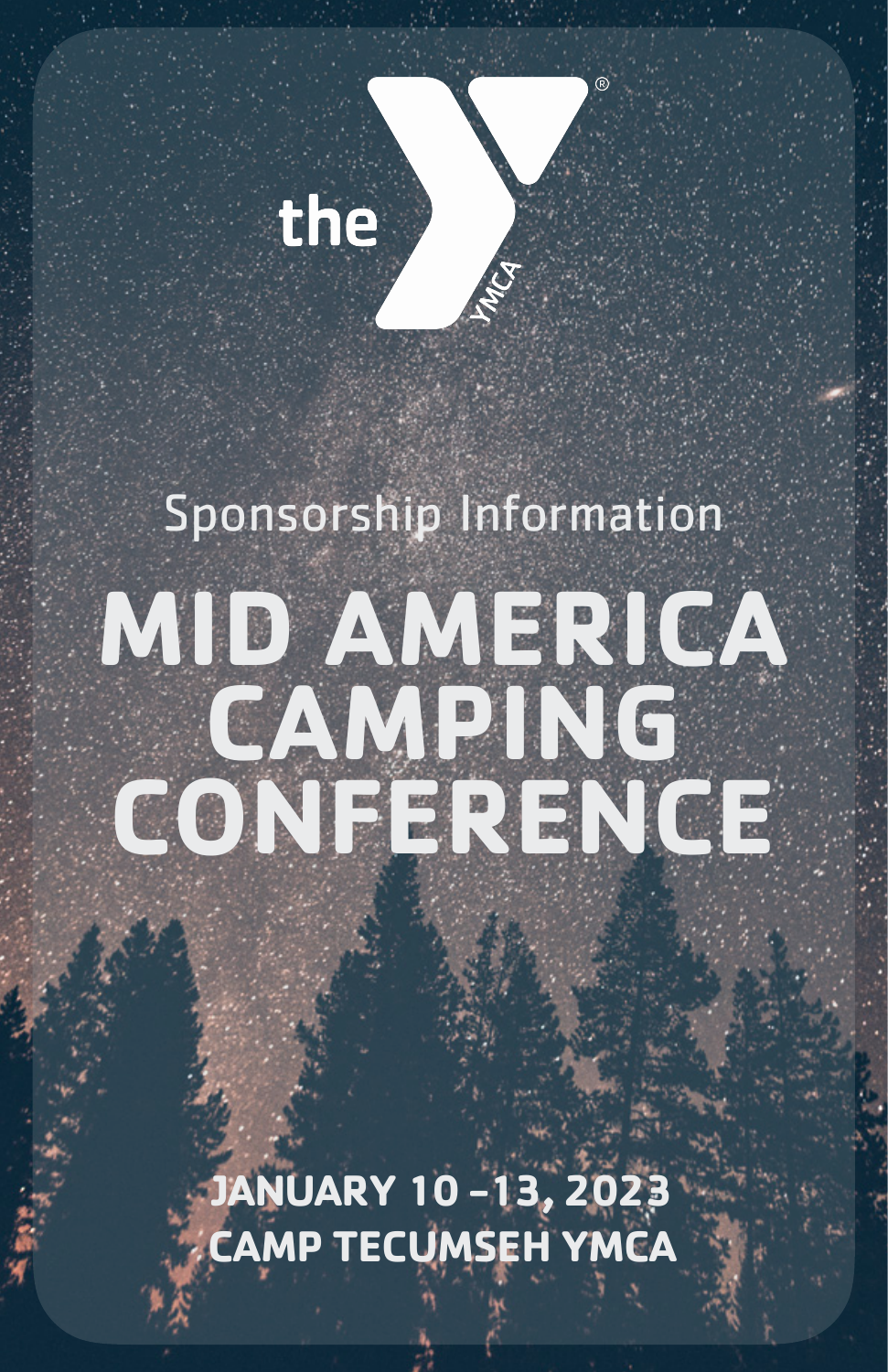#### **WELCOME TO OUR FAMILY!**

We are excited to invite you to the Mid-America Camping Conference (MACC) Sponsor Fair on Wednesday, January 11, 2023, at beautiful Camp Tecumseh YMCA in Brookston, Indiana!

The MACC serves YMCA camping professionals who represent day camps, resident camps, and other outdoor programming across the Midwest. All participants are looking for products, services, and opportunities to improve the quality of their staff and campers' experiences. We believe you are already doing this and we would like to offer you the opportunity to expand and deepen your business relationships in this unique and powerful market.

#### **THREE REASONS WHY THE MACC SPONSOR FAIR IS FOR YOU:**

1. The Sponsor Fair is a luncheon: The fair occurs between 12:15 and 2:15 PM during a walkabout lunch on Wednesday January 11. This assures that nearly 100% of our participants will see your information.

2. We have buying power: With representatives from 60 YMCA associations from more than 20 states, our conference participants collectively spend millions of dollars for their camp programs and facilities. The 250 attendees include decision-makers from executive directors to program directors.

3. Limited and exclusive space: With only 20-25 sponsor spots available, your time at MACC is sure to provide quality opportunities for you to interact with current and potential customers.

Conference sponsorship opportunities available at \$2000, \$1000, \$750, and \$375 levels. Each level includes its own unique advantages listed below. If you would like to attend the MACC Sponsor Fair and become a conference sponsor, please fill out the registration form at www.ymcamacc.org/ sponsors, if you have any questions or would like more information please contact Zach McMurray at YMCA Camp Copneconic at (810)772-0605. Spots are available on a first-come, first-served basis. The final registration and payment deadline is December 2nd.

Please visit the MACC website at www.ymcamacc.org to learn more about this year's conference. We look forward to hearing from you!

Sincerely, The MACC Auction and Sponsor Committee Chair Zach McMurray, YMCA Camp Copneconic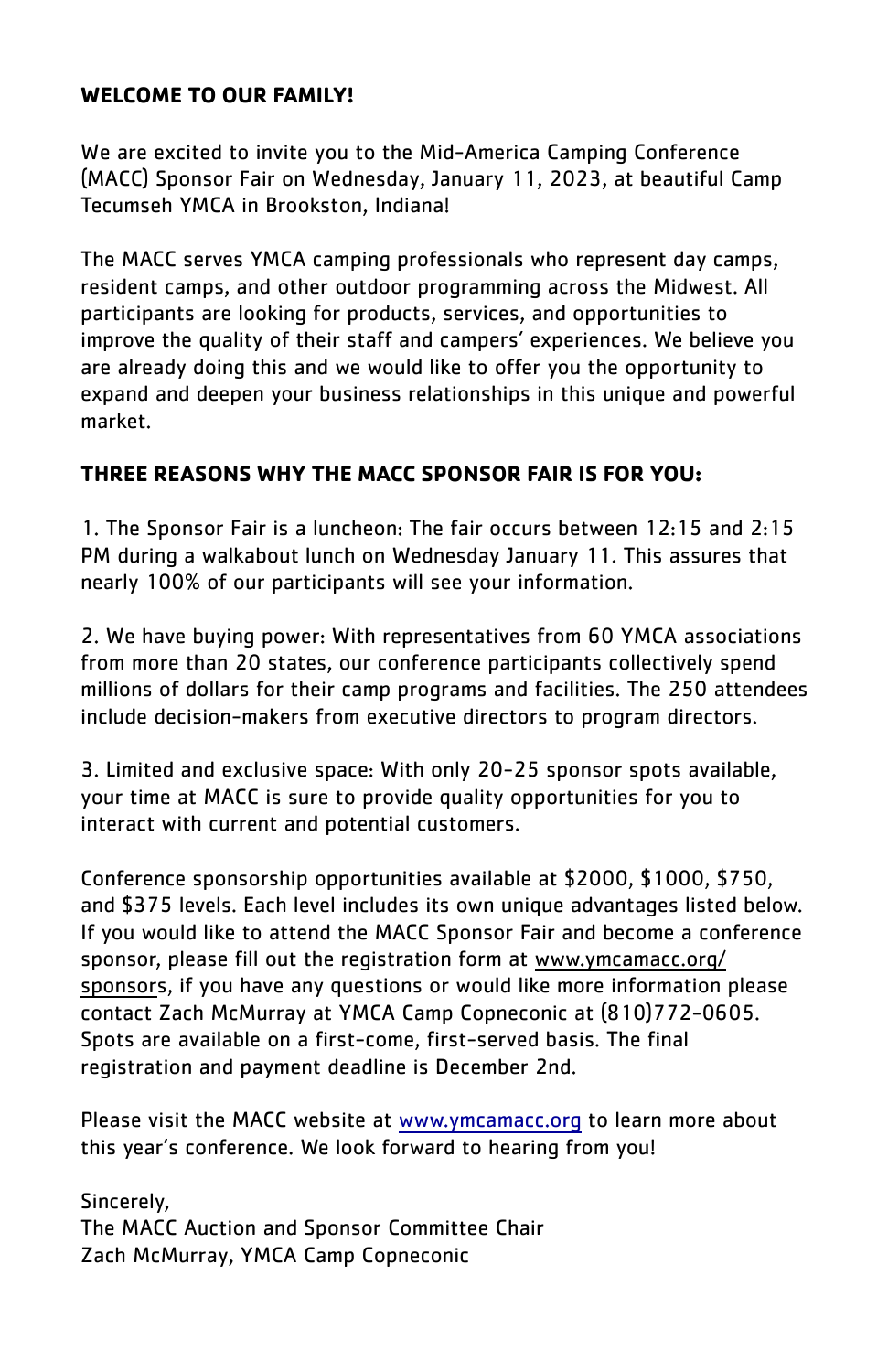#### **PLATINUM SPONSOR - \$2,000 \*\*Limited to 2 sponsors!\*\***

(Deadline December 2nd, 2022)

- Recognition and opportunity for short presentation before one Keynote Session
- Sponsor information highlighted on MACC social media platforms
- Sponsor logo on MACC website, along with a link to your website
- Logo on banner in dining hall and printed signs around the conference
- Booth in our Sponsor Fair with one 8-foot table and electricity upon request
- Full page advertisement in our online program guide
- Receive a full list of conference attendees the week of the Sponsor Fair
- Premiere location at the Sponsor Fair
- Receive two conference registrations

### **GOLD SPONSOR - \$1,000**

(Deadline December 2nd, 2022)

- Company information highlighted on conference website and social media platforms
- Logo on MACC website, along with a link to your website
- Logo on printed signs around the conference
- Booth in our Sponsor Fair with one 8-foot table and electricity upon request.
- Half page advertisement in our online program guide
- Receive a full list of conference attendees the week of the Sponsor Fair